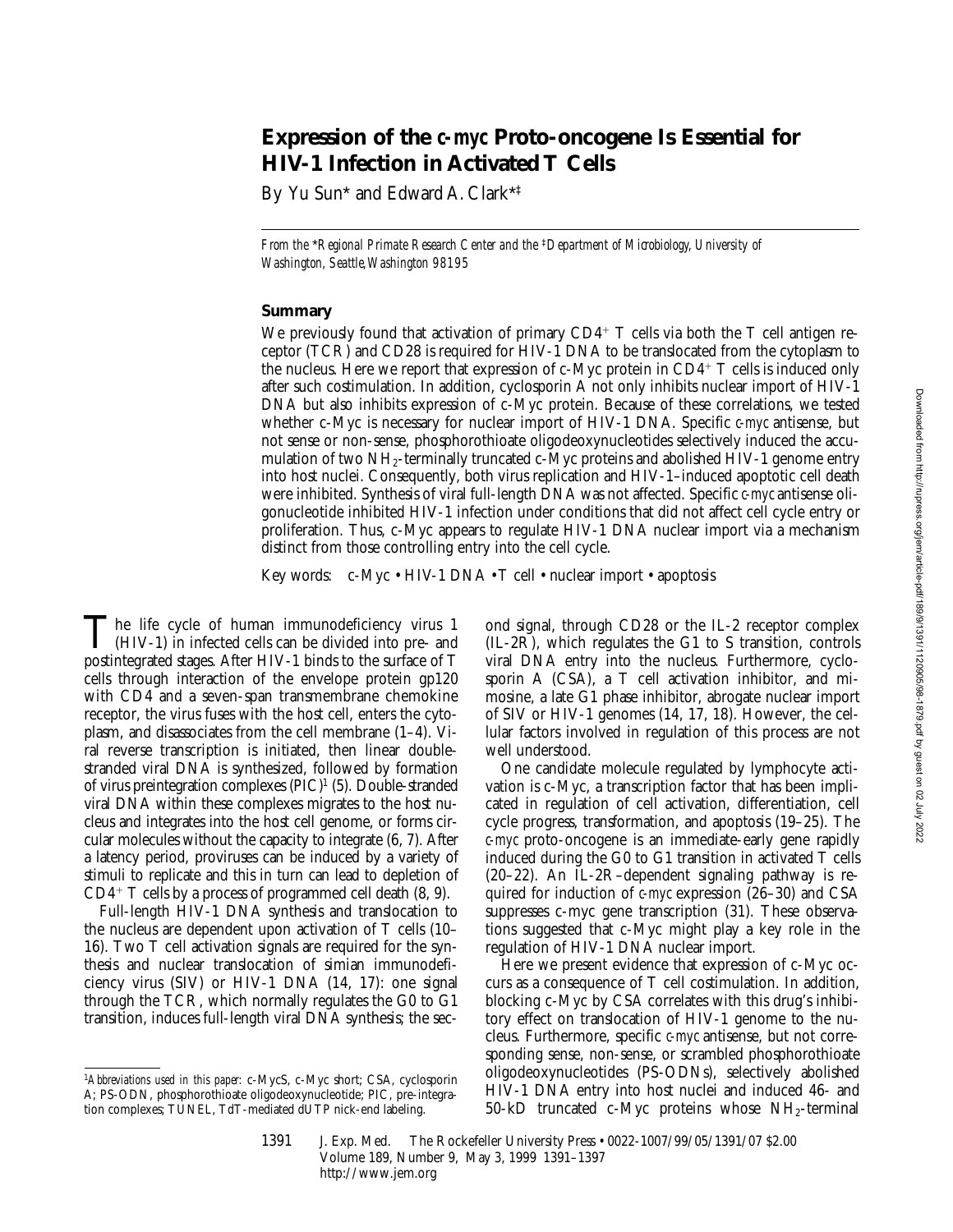transactivation domains are deleted. As a result, both replication and the cytopathic effects of HIV-1 were inhibited. Specific *c-myc* antisense PS-ODNs inhibited HIV-1 infection without affecting cell cycle entry or proliferation, suggesting that c-Myc regulates HIV-1 DNA nuclear import via a mechanism distinct from those controlling entry into the cell cycle.

### **Materials and Methods**

*Reagents.* PS-ODNs used in this study were synthesized by Oligo Etc. Sequences used were as previously described (23): *c-myc* antisense, AACGTTGAGGGGCAT, located in exon 2 of initiation site of translation; sense *c-myc*, ATGCCCCTCAACGTT; non-sense, AGTGGCGGAGACTCT; and scrambled, AAGCA-TACGGGGTGT containing a GGGG motif (32). The oligonucleotides were dissolved in 30 mM Hepes (pH 7.0). Purified mAbs to human CD8 (G10-1, IgG2a), CD16 (FC-2, IgG2b), CD20 (1F5, IgG2a), and HLA-DR (HB10a, IgG2a) were produced in our lab and used to purify human primary  $CD4+T$  cells as previously described (14). Goat anti–mouse IgG conjugated to magnetic microbeads was purchased from Miltenyi Biotec. mAbs to human CD3 (64.1, IgG2a) and CD28 (9.3, IgG2a) were used to activate  $CD4^+$  T cells as previously described (14). Phospho–c-Myc (Thr58/Ser62) polyclonal antibody was purchased from New England Biolabs. Anti–human c-Myc mAb (9E10, IgG1), rabbit polyclonal antibody specific to  $NH<sub>2</sub>$ -terminal region 1–262 amino acids of c-Myc (N-262), and rabbit polyclonal anti-ERK1 (c-16) antiserum were obtained from Santa Cruz Biotechnology. PE-conjugated anti–HIV-1 p24 protein mAb was purchased from Coulter Corp. TUNEL (TdT-mediated dUTP nick-end labeling) detection kits were obtained from Boehringer Mannheim.

 $CD4+T$  *Cell Isolation.* Enriched preparations of human  $CD4+T$ T cells were isolated from peripheral blood samples from healthy, HIV-seronegative donors as follows: PBLs were obtained by centrifugation over Ficoll-Hypaque, and then E-rosette-positive  $(Er<sup>+</sup>)$ cells were isolated as previously described  $(33)$ . CD4+ T cells were obtained by negative selection of  $Er^+$  cells depleting  $CD8^+$ ,  $CD16^+$ ,  $CD20^+$ , and  $HLA-DR^+$  cells with mAb-coated beads. The purity of isolated CD4<sup>+</sup> cells was  $>97\%$  as monitored by flow cytometry. Cells were cultured in RPMI 1640 medium supplemented with 10% heat-inactivated fetal bovine serum, 2 mM glutamine, 10 U/ml penicillin, 10 mg/ml streptomycin, 1 mM pyruvate, and nonessential amino acids.

*HIV-1 Infection.* HIV-1 strain Lai was prepared as previously described (14). Cells were infected with HIV-1 at a multiplicity of infection of 0.01 per cell.

*PCR to Monitor Initiation and Elongation of HIV-1 DNA Synthesis and Viral DNA Nuclear Import.* DNA was extracted from HIV-1– and heat-inactivated HIV-1–infected cells as previously described (14). PCR was performed as described (14) with some modifications including: 50 ng of DNA/sample for amplification of  $\beta$ -globin, 100 ng for LTR/LTR products, 250 ng for LTR/ gag products, and 750 ng for LTR/circle products. PCR mixtures contained 1  $\mu$ M of each primer, 200  $\mu$ M each of the four deoxynucleoside triphosphates,  $1.5$  mM  $MgCl<sub>2</sub>$ ,  $10$  mM Tris-HCl (pH 8.3), 50 mM KCl, and 0.2 U Tag DNA polymerase (GIBCO BRL). The final volume was 50  $\mu$ l. The reaction was subjected to 32 cycles (30 cycles for  $\beta$ -globin) of denaturation for 45 s at 94 $\degree$ C, annealing for 1 min at 60 $\degree$ C, and elongation for 2 min at  $70^{\circ}$ C. PCR products were subjected to 2% agarose gel containing  $0.01 \mu g/ml$  ethidium bromide and were visualized by UV light. Primers used in this study have been described (14).

*Western Blot Analysis.* After various treatments,  $5 \times 10^6$  primary  $CD4^+$  T cells were lysed in 500  $\mu$ l lysis buffer (2% NP-40, 0.5% sodium deoxycholate, 0.2% SDS, 25 mM Tris-HCl, 50 mM NaCl, 1 mM PMSF, 1 mM  $Na<sub>3</sub>VO<sub>4</sub>$ , 10  $\mu$ M E-64 [trans-epoxysuccinylt-l-leucylamido (4-guanidino)-butane],  $1 \mu g/ml$  pepstatin,  $10 \mu g/ml$  leupeptin, and  $0.1\%$  aprotinin). After incubation on ice for 30 min the cells were sonicated. The cell lysates (equivalent to 10<sup>6</sup> primary CD4<sup>+</sup> T cells) were mixed with  $2\times$ SDS loading buffer (125 mM Tris-HCl [pH 6.8], 4% SDS, 20% glycerol, 83 mM dithiothreitol, and 0.02% bromophenol blue), incubated at  $100^{\circ}$ C for 5 min, electrophoresed by 8% SDS-polyacrylamide gel, and then transferred to nitrocellulose membranes (Schreicher & Schuell). The membranes were blocked with 5% nonfat milk-TBST (50 mM Tris-HCl [pH 7.4], 150 mM NaCl, 0.1% Tween 20) at  $4^{\circ}$ C overnight, followed by incubation with primary antibodies (in 5% BSA-TBST) at  $4^{\circ}$ C overnight. After washing, membranes were incubated with horseradish peroxidase–conjugated second antibodies at room temperature for 1 h. Bands on the blotted membranes were detected by incubation with enhanced chemiluminescence reagent (ECL) (Amersham) for 1 min and exposure to Kodak X-Omat film (Eastman-Kodak Co.).

*Flow Cytometry.* Apoptotic cell death followed by HIV-1 infection was detected by TUNEL according to the manufacturer's protocol (Boehringer Mannheim). After TUNEL staining, cells were resuspended in 100  $\mu$ l PBS containing 1% BSA; PE-conjugated anti–HIV-1 p24 mAb was added and incubated at  $4^{\circ}$ C for 20 min. The cells were washed with cold PBS, suspended in 1% paraformaldehyde (Sigma Chemical Co.), and kept at  $4^{\circ}$ C in the dark until flow cytometry analysis by means of FACScan® (Becton Dickinson). Cell cycle stages were determined by measuring DNA content with propidium iodide as previously described (34).

*Cell Proliferation.* Cell proliferation was estimated by [3H]thymidine incorporation:  $10^5$  primary  $CD4^+$  T cells in the presence or absence of oligodeoxynucleotides were stimulated with CD3 (10  $\mu$ g/ml) and CD28 (20  $\mu$ g/ml) mAbs in triplicate in 96-well plates. The cells were incubated at 37°C in a 5%  $CO<sub>2</sub>$  incubator for 3 d. Each well was pulsed for 16 h with 0.5  $\mu$ Ci [<sup>3</sup>H]thymidine, and then the incorporation of [3H]thymidine radioactivity was monitored by a beta counter.

#### **Results and Discussion**

In our previous study we found that HIV-1 nuclear import required a CSA-sensitive pathway, and that both TCR and CD28 ligation are essential for this process (14). Similarly, the expression of c-Myc in primary  $CD4^+$  T cells required costimulation with CD3 and CD28 mAbs (Fig. 1 A); neither CD3 nor CD28 ligation alone induced c-Myc expression. Time course experiments showed that c-Myc expression increased by 4 h, peaked at 24 h after costimulation, and was sustained for 48 h. Moreover, CSA inhibited c-Myc expression (Fig. 1 A, bottom). Because of this correlation, we tested whether c-Myc might be a key regulator of HIV-1 DNA nuclear import in primary T cells. Since no c-Myc–specific inhibitor is yet available, we used a *c-myc* antisense PS-ODN to inhibit c-Myc function. By competitively inhibiting HIV-1 reverse transcriptase binding to the virus genome–cellular primer complex, PS-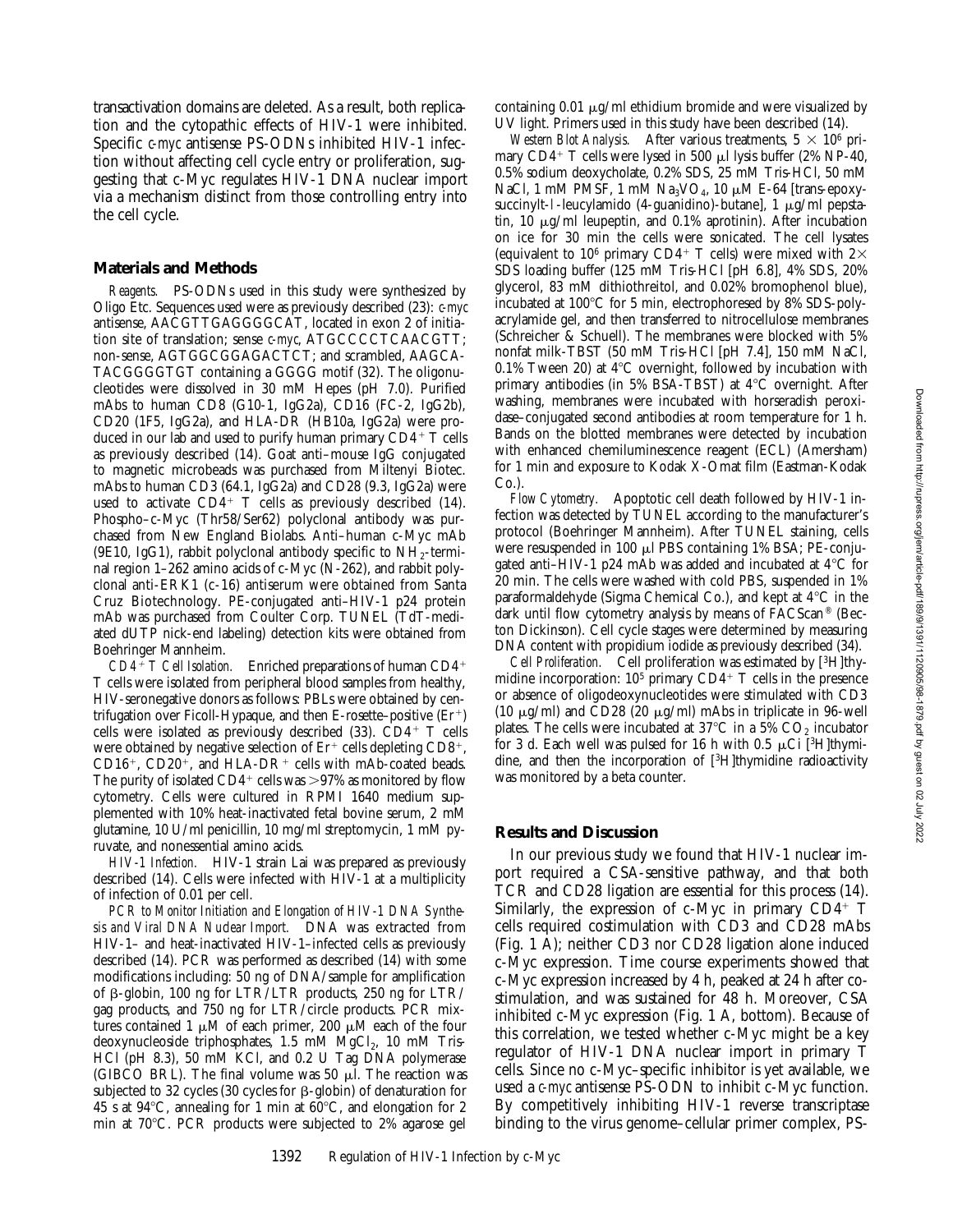

sera as a protein loading control. (Bottom panel) CSA inhibited c-Myc expression. Primary CD4+ T cells were stimulated with CD3 and CD28 mAbs in the presence or absence of CSA (1  $\mu$ g/ml) for 24 h. Cell lysates were performed by Western blot analysis to detect c-Myc protein expression. Similar results were obtained in three additional experiments. (B) *c-myc* antisense, but not sense or non-sense, PS-ODN inhibits HIV-1 LTR circle formation in primary CD4<sup>+</sup> T cells. Human peripheral blood CD4<sup>+</sup> T cells were stimulated with anti-CD3 mAb plus anti-CD28 mAbs and infected with HIV-1 at the same time. After 24 h, cells were treated with graded doses of *c-myc* antisense, sense, or non-sense PS-ODNs or were left untreated. DNA was extracted at 3 d after infection, and levels of initiation of reverse transcription (LTR/LTR), full-length viral DNA synthesis (LTR/gag), and formation of LTR circles were monitored by PCR. DNA from heat-inactivated HIV-1 (HI–HIV-1)–treated cells was run in parallel. Different amounts of DNA extracted from HIV-1–infected C8166 T cells were run as a positive control. One of three similar experiments is shown. (C) *c-myc* antisense PS-ODN inhibits HIV-1 replication and apoptosis of host T cells. Human CD4+ T cells were infected with HIV-1, and PS-ODNs (1  $\mu\dot{M}$ ) were added to the cultures 24 h later and refreshed every 2 d. At day 6, intracellular double-staining with PE-conjugated anti-HIV p24 protein mAb and FITC-conjugated TUNEL were performed to detect HIV-1 replication and induction of apoptosis. One of two representative experiments is shown.

ODNs have an inhibitory effect on the initiation of HIV-1 reverse transcription in a sequence-independent manner (35, 36). However, sequence-independent PS-ODNs do not exhibit any anti–HIV-1 activity once initiation of virus reverse transcription has begun (35–38). To avoid nonspecific anti-HIV activity of sequence-independent PS-ODNs, we first infected activated  $CD4^+$  T cells with HIV-1 for 24 h and then administrated graded doses of *c-myc* antisense, sense, or non-sense PS-ODNs to the infected cells. As shown in Fig. 1 B, initiation of reverse transcription (LTR/LTR product) and full-length viral DNA synthesis (LTR/gag product) were not affected by the *c-myc* antisense PS-ODN.

However, nuclear import of HIV-1 DNA (LTR circles) was blocked by *c-myc* antisense PS-ODN even at doses as low as 1  $\mu$ M. Doses below to 0.2  $\mu$ M were less efficient at inhibiting LTR circle formation (data not shown). Neither *c-myc* sense nor non-sense PS-ODN had any effect on viral DNA nucleus translocation up to 8  $\mu$ M (Fig. 1 B). Consequently, HIV-1–infected cells treated with *c-myc* antisense PS-ODN did not produce p24 gag protein or undergo

apoptosis (Fig. 1 C). Under conditions in which HIV-1 had already entered the nucleus (e.g., at 48 h), *c-myc* antisense PS-ODN did block viral p24 expression (data not shown). Lack of an effect by *c-myc* antisense PS-ODN on full-length viral DNA synthesis was not simply because the oligonucleotides were added too late to the cultures (after 24 h infection), as full-length viral DNA was not detectable until at least 40 h after HIV infection in activated  $CD4^+$  T cells (reference 14 and data not shown). Thus, *c-myc* antisense PS-ODN apparently selectively acts on the stage of HIV-1 DNA nuclear import.

We next studied whether *c-myc* antisense PS-ODN specifically inhibited full-length c-Myc protein expression. Using mAb 9E10 specific to the COOH-terminal end of c-Myc (39), we consistently observed that in the presence of *c-myc* antisense, sense, or non-sense PS-ODNs, the two major forms of c-Myc proteins, p64 and p67, remained relatively unchanged (Fig. 2). However, *c-myc* antisense PS-ODN selectively induced the accumulation of 46- and 50-kD proteins, whose expression levels were higher than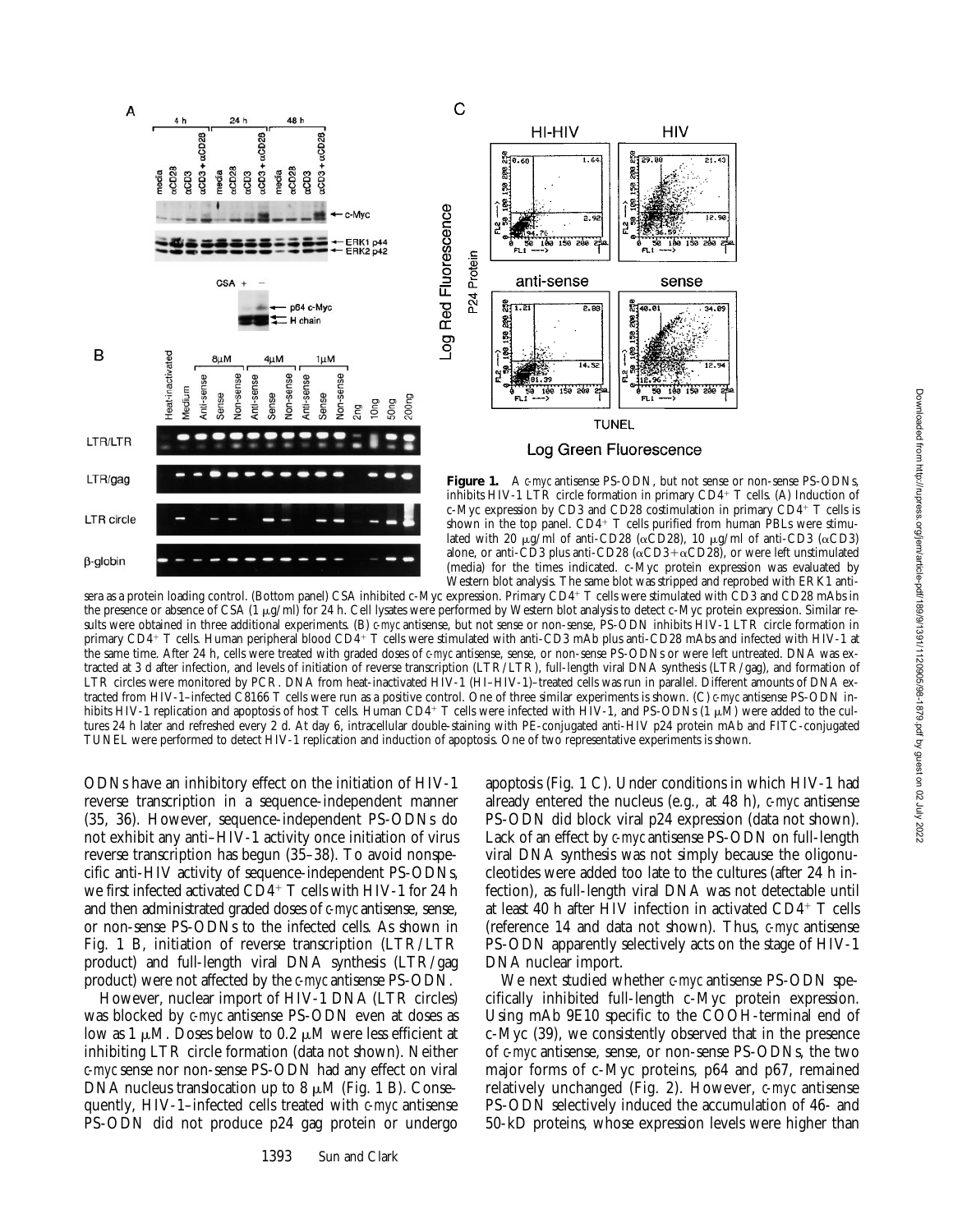

**Figure 2.** *c-myc* antisense PS-ODN induces accumulation of 46- and 50-kD NH<sub>2</sub>-terminally truncated c-Myc proteins in anti-CD3 and anti-CD28 activated CD4<sup>+</sup> T cells. Human PBL  $CD4^+$  T cells were stimulated with CD3 and CD28 mAbs for 24 h followed by incubation with PS-ODNs for another 24 h at indicated concentrations. c-Myc proteins were detected by Western blotting with 9E10 mAb (top), or with an antibody specific to phosphorylated Thr58/Ser62 of c-Myc (middle), or with an antibody specific to the  $NH<sub>2</sub>$ -terminal region of c-Myc, respectively (bottom). The migration of mol wt markers is indicated on the left. Similar results were obtained in three additional experiments.

that of the full-length c-Myc. Neither the *c-myc* sense nor non-sense PS-ODN induced accumulation of these two proteins (Fig. 2, top). These data are consistent with previous studies showing that expression of c-Myc short (c-MycS) proteins in some tumor cell lines arised from two translational initiation sites downstream of the full-length c-Myc start codon (40–45). These downstream-initiated c-MycS proteins lack most of the  $NH<sub>2</sub>$ -terminal transactivation domain; they are produced through a leaky scanning mechanism, since optimization of the traditional initiation codon for full-length c-Myc results in less synthesis of the c-MycS proteins (45). Because the *c-myc* antisense oligonucleotide we used corresponds to the initiation site of full-length c-Myc mRNA, and the two smaller proteins we detected are about the same size as c-MycS isoforms, it seemed likely that the 46- and 50-kD proteins are produced through the same mechanism leading to deletion of the  $NH_2$ -terminal region. This possibility was substantiated by the fact that antibodies specific to either  $NH<sub>2</sub>$ -terminal phosphorylated Thr58/Ser62 or the whole  $NH<sub>2</sub>$  terminus region of c-Myc failed to recognize 46- and 50-kD proteins (Fig. 2, middle and bottom). However, both antibodies were able to recognize p64 and p67 full-length c-Myc, which did not change expression in cells treated with different PS-ODNs (Fig. 2). The same result was obtained in a  $CD4^+$  lymphoid cell line, CEM (data not shown). Thus, the *c-myc* antisense oligonucleotides, but not control PS-ODNs, selectively induce  $NH_2$ -terminally truncated c-Myc proteins that are known to act as dominant negative inhibitors by competitively suppressing full-length c-Myc functions (45–48). Blockage of HIV-1 DNA nuclear import by *c-myc* antisense





**Figure 3.** *c-myc* antisense PS-ODN has no effect on cell cycle progression or proliferation of T cells under conditions of inhibition of HIV-1 infection. Human PBL CD4+ T cells were stimulated with CD3 plus CD28 mAbs for 24 h and then incubated with PS-ODNs or the cell cycle inhibitor mimosine as indicated. (A) At day 4, cells were stained with propidium iodide and DNA content was detected by flow cytometry. The percentages of cells in each cell cycle phase were determined with the use of MCycle plus software (Phoenix Flow Systems). (B) Cells were pulsed with 0.5  $\mu$ Ci of [<sup>3</sup>H]thymidine for 16 h before harvesting at day 3 and incorporated [<sup>3</sup>H]thymidine was monitored by beta counter. One of three representative experiments is shown.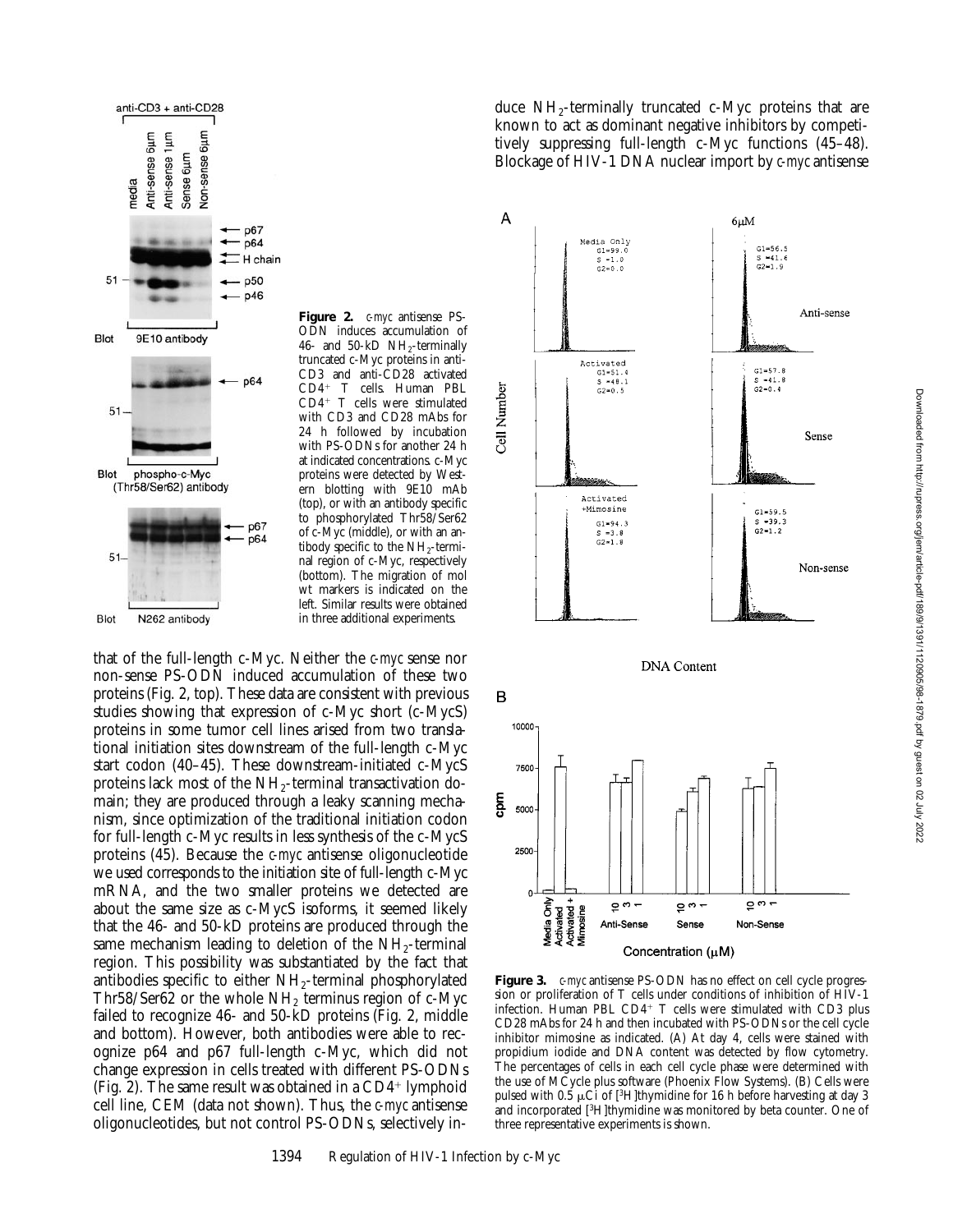PS-ODN most likely is mediated by these  $NH_2$ -terminally truncated c-Myc proteins.

Finally, we tested whether *c-myc* antisense PS-ODN could inhibit the entry of cell cycle and proliferation induced in primary  $CDA^+$  T cells after TCR and CD28 ligation. Treating  $CD4^+$  T cells with 6  $\mu$ M of *c-myc* antisense oligonucleotide, which efficiently blocked HIV-1 LTR circle formation, could not inhibit cell cycle progression (Fig. 3 A). Similarly, *c-myc* antisense, sense, and non-sense PS-ODN had no effects on  $CD4^+$  T cell proliferation induced by CD3 plus CD28 mAbs (Fig. 3 B). These data are consistent with previous findings that  $NH<sub>2</sub>$ -terminally truncated c-Myc proteins do not interfere with cell growth (45, 49).

The study presented here reveals a novel function of c-Myc for regulation of HIV-1 nuclear import. Blocking of HIV-1 DNA nuclear import by *c-myc* antisense PS-ODN appeared to be mediated through the presence of 46- and  $50-kD \ NH_{2}$ -terminally truncated c-Myc proteins, which do not affect cell cycle progression or cell proliferation (Fig. 3, A and B). Our data imply that the mechanism by which c-Myc controls HIV-1 DNA nuclear import is distinct from those controlling cell cycle progression. However, precisely where and how c-Myc is required for HIV-1 DNA nuclear import in proliferating  $CD<sub>4</sub><sup>+</sup>$  T cells remains to be discovered.  $NH_2$ -terminal–defective c-Myc proteins

are able to heterodimerize with Max, translocate to nucleus, repress gene expression, stimulate cellular proliferation, and induce cell apoptosis (49). However, c-MycS proteins are not able to activate gene transcription (49). It is probable that c-Myc regulates HIV-1 DNA nuclear import through its transactivation activity by regulation downstream gene expression. The ability of HIV-1 to infect nondividing cells, such as monocytes, terminally differentiated macrophages, mucosal dendritic cells, or  $\gamma$ -irradiated cells, is believed to be a unique feature since oncoretroviruses only can establish infection when the cells undergo mitosis (50–57). The ability of HIV-1 to infect nondividing cells is presumably related to the fact that its PIC can be recognized by the cell nuclear import machinery (58–61) and actively transported through nucleopores (62). Moreover, a cellular serine/threonine protein kinase, mitogenactivated protein kinase (MAPK), can associate with HIV-1 PIC to facilitate nuclear targeting of viral DNA (63–66). It is unclear whether HIV-1 DNA nuclear import in proliferating CD4 T cells is regulated through the identical pathway seen in nondividing cells. A reasonable possibility is that c-Myc affects the expression of genes encoding cellular proteins involved in nuclear transport. Further elucidation of the role of c-Myc in regulation of expression of cellular nuclear importing molecules might help us to understand how c-Myc regulates HIV-1 DNA nuclear import.

We thank Ms. M. Domenowske for preparation of figures; Dr. Aaron Marshall and Ms. Kate Elias for editorial assistance; Drs. James Mullins and Michael Katze for critical review of the manuscript; Drs. Andrew Craxton, Raymond T. Doty, and Aaron Marshall and Mr. Aimin Jing for helpful discussion; and members of the Clark laboratory for technical assistance.

This work was supported by National Institutes of Health grant RR00166.

Address correspondence to Edward A. Clark, Regional Primate Research Center, Box 357330, University of Washington, Seattle, WA 98195. Phone: 206-543-8706; Fax: 206-685-0305; E-mail: eclark@bart. rprc.washington.edu

*Received for publication 21 October 1998 and in revised form 12 February 1999.*

#### **References**

- 1. Dalgleish, A.G., P.C. Beverley, P.R. Clapham, D.H. Crawford, M.F. Greaves, and R.A. Weiss. 1984. The CD4 (T4) antigen is an essential component of the receptor for the AIDS retrovirus. *Nature.* 312:763–767.
- 2. Deng, H.K., D. Unutmaz, V.N. KewalRamani, and D.R. Littman. 1997. Expression cloning of new receptors used by simian and human immunodeficiency viruses. *Nature.* 388: 296–300.
- 3. Doranz, B.J., J. Rucker, Y. Yi, R.J. Smyth, M. Samson, S.C. Peiper, M. Parmentier, R.G. Collman, and R.W. Doms. 1996. A dual-tropic primary HIV-1 isolate that uses fusin and the beta-chemokine receptors CKR-5, CKR-3, and CKR-2b as fusion cofactors. *Cell.* 85:1149–1158.
- 4. Dragic, T., V. Litwin, G.P. Allaway, S.R. Martin, Y. Huang, K.A. Nagashima, C. Cayanan, P.J. Maddon, R.A. Koup, J.P. Moore, and W.A. Paxton. 1996. HIV-1 entry into  $CD4+$

cells is mediated by the chemokine receptor CC-CKR-5. *Nature.* 381:667–673.

- 5. Bukrinsky, M.I., N. Sharova, T.L. McDonald, T. Pushkarskaya, W.G. Tarpley, and M. Stevenson. 1993. Association of integrase, matrix, and reverse transcriptase antigens of human immunodeficiency virus type 1 with viral nucleic acids following acute infection. *Proc. Natl. Acad. Sci. USA.* 90:6125– 6129.
- 6. Farnet, C.M., and W.A. Haseltine. 1991. Circularization of human immunodeficiency virus type 1 DNA in vitro. *J. Virol.* 65:6942–6952.
- 7. Farnet, C.M., and F.D. Bushman. 1996. HIV cDNA integration: molecular biology and inhibitor development. *AIDS.* 10:S3–S11.
- 8. Meyaard, L., S.A. Otto, R.R. Jonker, M.J. Mijnster, R.P. Keet, and F. Miedema. 1992. Programmed death of T cells in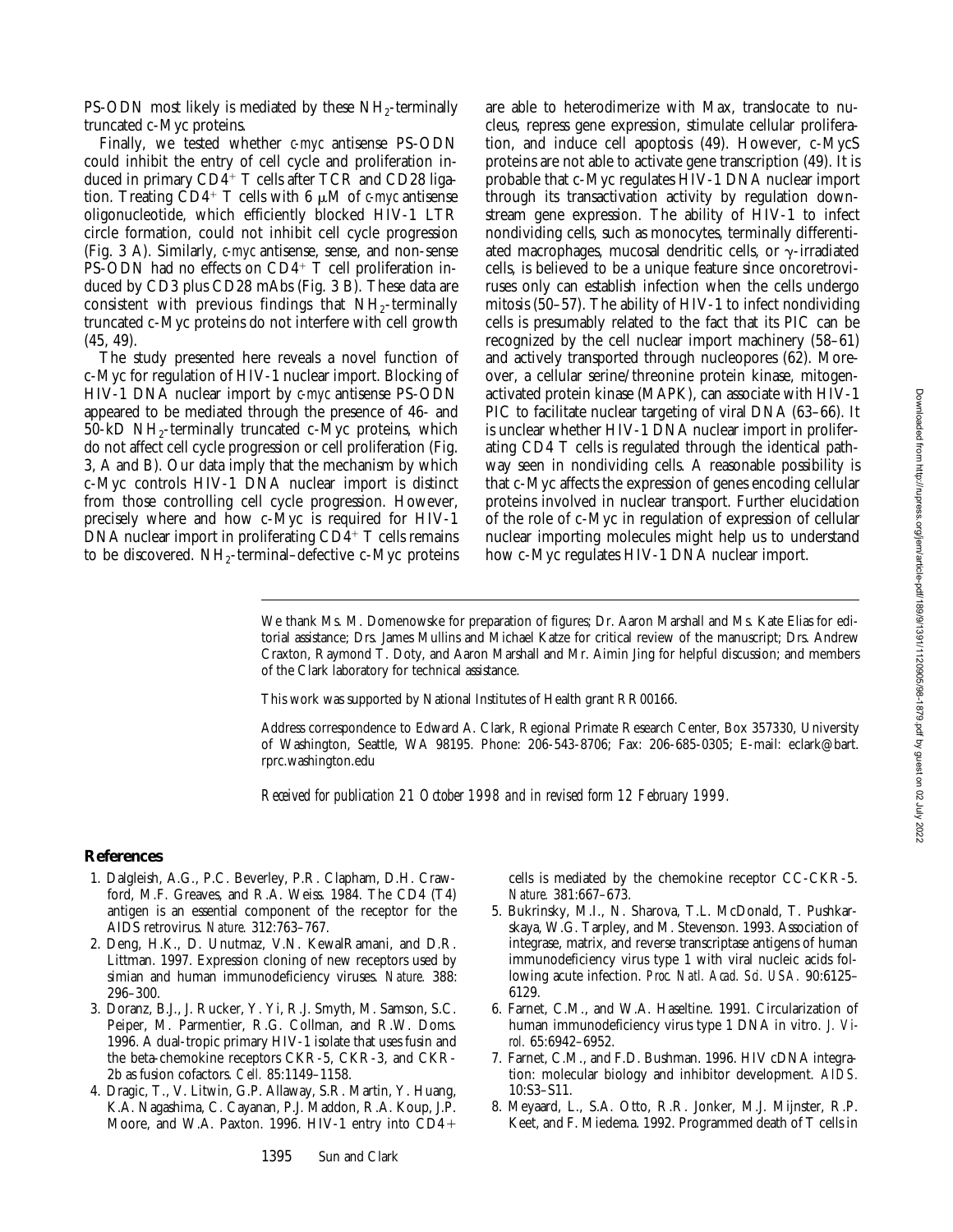cell proliferation. *Cell.* 81:223–231. 29. Shibuya, H., M. Yoneyama, T.-J. Ninomiya, K. Matsumoto, and T. Taniguchi. 1992. IL-2 and EGF receptors stimulate the hematopoietic cell cycle via different signaling pathways: demonstration of a novel role for c-myc. *Cell.* 70:57–67.

*Acad. Sci. USA.* 92:8724–8728.

*Immunity.* 2:89–100.

30. Takeshita, T., T. Arita, M. Higuchi, H. Asao, K. Endo, H. Kuroda, N. Tanaka, K. Murata, N. Ishii, and K. Sugamura. 1997. STAM, signal transducing adaptor molecule, is associated with Janus kinases and involved in signaling for cell growth and c-myc induction. *Immunity.* 6:449–457.

31. Natazuka, T., O.-T. Umemiya, T. Matsui, T. Saida, and Y. Nakao. 1993. FK506 and cyclosporin A regulate proliferation and proto-oncogene expression in HTLV-1-associated myelopathy/tropical-spastic-paraparesis-derived T cells. *Int. J. Cancer.* 54:348–354.

32. Ginobbi, P., T.A. Geiser, D. Ombres, and G. Citro. 1997. Folic acid-polylysine carrier improves efficacy of c-myc antisense oligodeoxynucleotides on human melanoma (M14) cells. *Anticancer Res.* 17:29–36.

33. Pinchuk, L.M., P.S. Polacino, M.B. Agy, S.J. Klaus, and E.A. Clark. 1994. The role of CD40 and CD80 accessory cell molecules in dendritic cell-dependent HIV-1 infection. *Immunity.* 1:317–325.

34. Polacino, P.S., H.A. Liang, E.J. Firpo, and E.A. Clark. 1993. T-cell activation influences initial DNA synthesis of simian immunodeficiency virus in resting T lymphocytes from macaques. *J. Virol.* 67:7008–7016.

35. Majumdar, C., J. Abbotts, S. Broder, and S.H. Wilson. 1988. Studies on the mechanism of human immunodeficiency virus reverse transcriptase. Steady-state kinetics, processivity, and polynucleotide inhibition. *J. Biol. Chem.* 263:15657–15665.

36. Majumdar, C., C.A. Stein, J.S. Cohen, S. Broder, and S.H. Wilson. 1989. Stepwise mechanism of HIV reverse transcriptase: primer function of phosphorothioate oligodeoxynucleotide. *Biochemistry.* 28:1340–1346.

37. Matsukura, M., K. Shinozuka, G. Zon, H. Mitsuya, M. Reitz, J.S. Cohen, and S. Broder. 1987. Phosphorothioate analogs of oligodeoxynucleotides: inhibitors of replication and cytopathic effects of human immunodeficiency virus. *Proc. Natl. Acad. Sci. USA.* 84:7706–7710.

38. Balotta, C., P. Lusso, R. Crowley, R.C. Gallo, and G. Franchini. 1993. Antisense phosphorothioate oligodeoxynucleotides targeted to the vpr gene inhibit human immunodeficiency virus type 1 replication in primary human macrophages. *J. Virol.* 67:4409–4414.

39. Evan, G.I., G.K. Lewis, G. Ramsay, and M.J. Bishop. 1985. Isolation of monoclonal antibodies specific for human c-myc proto-oncogene product. *Mol. Cell. Biol.* 5:3610–3616.

HIV-1 infection. *Science.* 257:217–219.

- 9. Terai, C., R.S. Kornbluth, C.D. Pauza, D.D. Richman, and D.A. Carson. 1991. Apoptosis as a mechanism of cell death in cultured T lymphoblasts acutely infected with HIV-1. *J. Clin. Invest.* 87:1710–1715.
- 10. Stevenson, M., T.L. Stanwick, M.P. Dempsey, and C.A. Lamonica. 1990. HIV-1 replication is controlled at the level of T cell activation and proviral integration. *EMBO (Eur. Mol. Biol. Organ.) J.* 9:1551–1560.
- 11. Zack, J.A., S.J. Arrigo, S.R. Weitsman, A.S. Go, A. Haislip, and I.S. Chen. 1990. HIV-1 entry into quiescent primary lymphocytes: molecular analysis reveals a labile, latent viral structure. *Cell.* 61:213–222.
- 12. Bukrinsky, M.I., T.L. Stanwick, M.P. Dempsey, and M. Stevenson. 1991. Quiescent T lymphocytes as an inducible virus reservoir in HIV-1 infection. *Science.* 254:423–427.
- 13. Spina, C.A., J.C. Guatelli, and D.D. Richman. 1995. Establishment of a stable, inducible form of human immunodeficiency virus type 1 DNA in quiescent CD4 lymphocytes in vitro. *J. Virol.* 69:2977–2988.
- 14. Sun, Y., L.M. Pinchuk, M.B. Agy, and E.A. Clark. 1997. Nuclear import of HIV-1 DNA in resting  $CD4^+$  T cells requires a cyclosporin A-sensitive pathway. *J. Immunol.* 158: 512–517.
- 15. Chun, T.W., L. Carruth, D. Finzi, X. Shen, J.A. DiGiuseppe, H. Taylor, M. Hermankova, K. Chadwick, J. Margolick, T.C. Quinn, et al. 1997. Quantification of latent tissue reservoirs and total body viral load in HIV-1 infection. *Nature.* 387:183–188.
- 16. Chou, C.S., O. Ramilo, and E.S. Vitetta. 1997. Highly purified CD25<sup>-</sup> resting T cells cannot be infected de novo with HIV-1. *Proc. Natl. Acad. Sci. USA.* 94:1361–1365.
- 17. Polacino, P.S., H.A. Liang, and E.A. Clark. 1995. Formation of simian immunodeficiency virus long terminal repeat circles in resting T cells requires both T cell receptor– and IL-2–dependent activation. *J. Exp. Med.* 182:617–621.
- 18. Polacino, P.S., L.M. Pinchuk, S.P. Sidorenko, and E.A. Clark. 1996. Immunodeficiency virus cDNA synthesis in resting T lymphocytes is regulated by T cell activation signals and dendritic cells. *J. Med. Primatol.* 25:201–209.
- 19. Heikkila, R., G. Schwab, E. Wickstrom, S.L. Loke, D.H. Pluznik, R. Watt, and L.M. Neckers. 1987. A c-myc antisense oligodeoxynucleotide inhibits entry into S phase but not progress from G0 to G1. *Nature.* 328:445–449.
- 20. Bazar, L., V. Harris, I. Sunitha, D. Hartmann, and M. Avigan. 1995. A transactivator of c-myc is coordinately regulated with the proto-oncogene during cellular growth. *Oncogene.* 10:2229–2238.
- 21. Grandori, C., and R.N. Eisenman. 1997. Myc target genes. *Trends. Biochem. Sci.* 22:177–181.
- 22. Potter, M., and K.B. Marcu. 1997. The c-myc story: where we've been, where we seem to be going. *Curr. Top. Microbiol. Immunol.* 224:1–17.
- 23. Shi, Y., J.M. Glynn, L.J. Guilbert, T.G. Cotter, R.P. Bissonnette, and D.R. Green. 1992. Role for c-myc in activationinduced apoptotic cell death in T cell hybridomas. *Science.* 257:212–214.
- 24. Vastrik, I., T.P. Makela, P.J. Koskinen, J. Klefstrom, and K. Alitalo. 1994. Myc protein: partners and antagonists. *Crit. Rev. Oncog.* 5:59–68.
- 25. Kim, Y.H., M.A. Buchholz, F.J. Chrest, and A.A. Nordin. 1994. Up-regulation of c-myc induces the gene expression of the murine homologues of p34cdc2 and cyclin-dependent